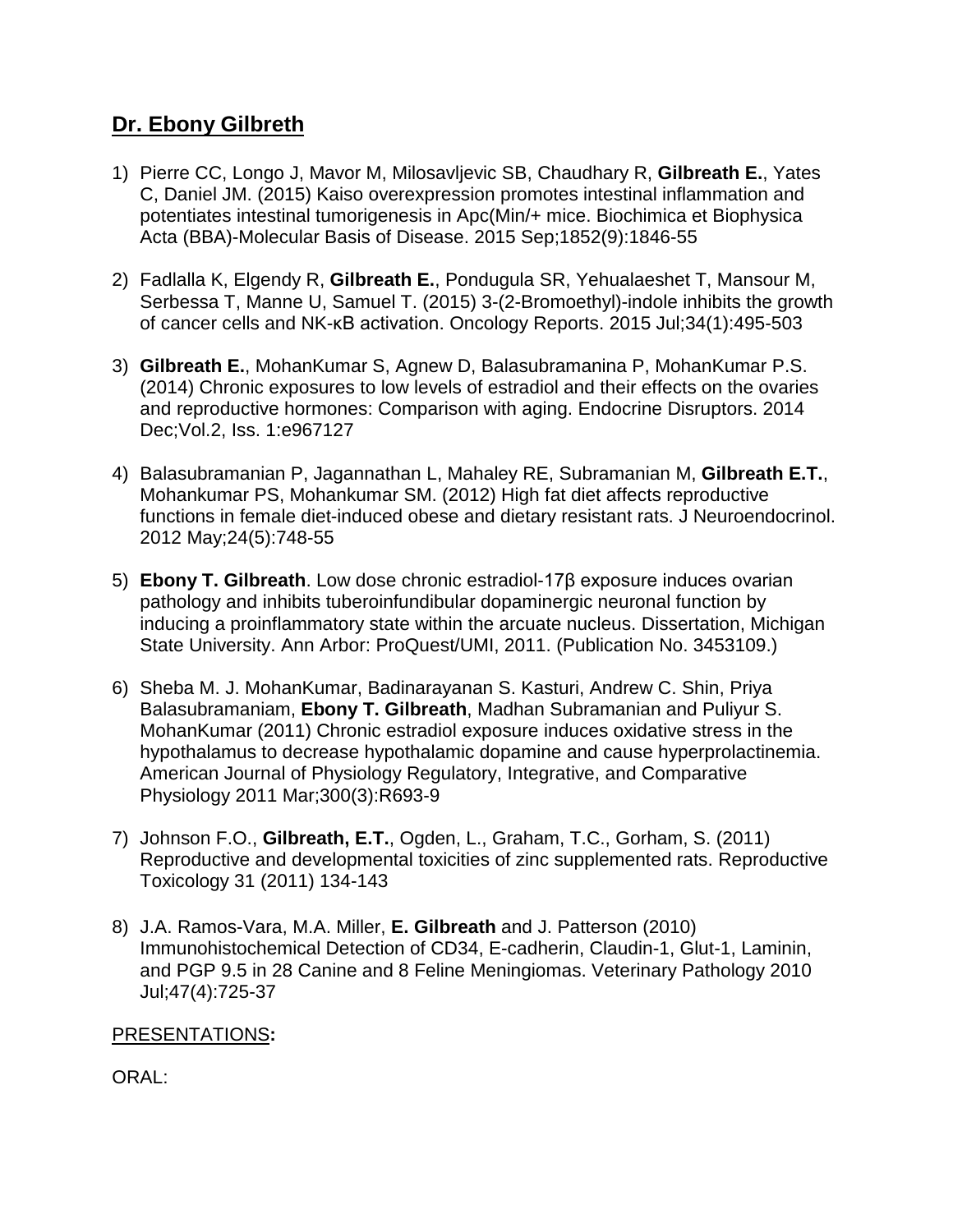- 1) E. Gilbreath. PRRSV in a Pig. Tuskegee Veterinary Symposium, 2015
- 2) E. Gilbreath. Pathologic Findings in Feral Swine from Macon County. International Wild Pig Conference, 2014
- 3) E. Gilbreath. Cases of Canine Distemper. Tuskegee Veterinary Symposium, 2014
- 4) E. Gilbreath. Possible Case of Equine Multinodular Pulmonary Fibrosis. Southeastern Veterinary Pathology Conference (SEVPAC), 2013
- 5) E. Gilbreath. Pathologic Findings in Feral Swine from Macon County. Tuskegee Veterinary Symposium, 2013
- 6) E. Gilbreath. Multisystemic Lymphoma in a Beef Cow. Southeastern Veterinary Pathology Conference (SEVPAC), 2012
- 7) E. Gilbreath. *Coxiella burnetii* (Q fever) Induced Abortion in a Goat. Tuskegee Veterinary Symposium, 2012
- 8) E. Gilbreath. Chronic Estradiol Exposure Inhibits Tuberoinfundibular Dopaminergic (TIDA) Neuronal Function by Increasing Interleukin-1β and Nitric Oxide in the Arcuate Nucleus. Dissertation Defense, Michigan State University, 2011
- 9) E. Gilbreath. Chronic Estradiol Exposure Increases Interleukin-1β and Nitrate levels in the Arcuate Nucleus. Phi Zeta Research Day, College of Veterinary Medicine, Michigan State University, 2010.
- 10)E. Gilbreath. Is Chronic Exposure to Estradiol 17-β A Good Model for Polycystic Ovary Syndrome? Pharmacology and Toxicology Colloquium, Michigan State University, 2010
- 11)E. Gilbreath. Copper: Its Function and Dysfunction and A Case of Copper Toxicity in a Goat. Graduate Seminar Presentation, Michigan State University, 2008
- 12)E. Gilbreath. Cyathostoma bronchialis Infection in a Goose. MAVP Conference, 2007
- 13)E. Gilbreath. Rabies Infection in an Equine. American Association of Veterinary Laboratory Diagnosticians (AAVLD) Conference, 2006

## POSTER:

- 1) D. Butler, S. Sturdivant, D. Mackenzie, **E. Gilbreath**. *Manheimia haemolytica* in a Tennessee Walking Horse. American College of Veterinary Pathologists (ACVP) Conference, 2013
- 2) K. Anderson, **E. Gilbreath**. The Effect of Low Dose Chronic Estrogen Exposure on Estrogen Receptors in the Rat Brain. Phi Zeta Research Day at Tuskegee University School of Veterinary Medicine, 2013
- 3) **E.T. Gilbreath**, Priya Balasubramanian, Madhan Subramanian, Sheba MohanKumar, Puliyur S. MohanKumar. Chronic Estradiol Exposure Increases Interleukin-1β and Nitrate Levels in the Arcuate Nucleus. Poster Presentation at Graduate Academic Conference at Michigan State University, 2011 and at Experimental Biology Conference, 2011
- 4) **E.T. Gilbreath**, D. Agnew, S.M. MohanKumar, P.S. MohanKumar. Low-Dose Chronic Estrogen Exposure Causes Follicular Pathology and Alterations in Mullerian Inhibiting Substance Expression in the Rat Ovary. Poster Presentation at Experimental Biology Conference, 2010 and Michigan Alliance for Reproductive Technologies and Science (MARTS) Conference, 2011